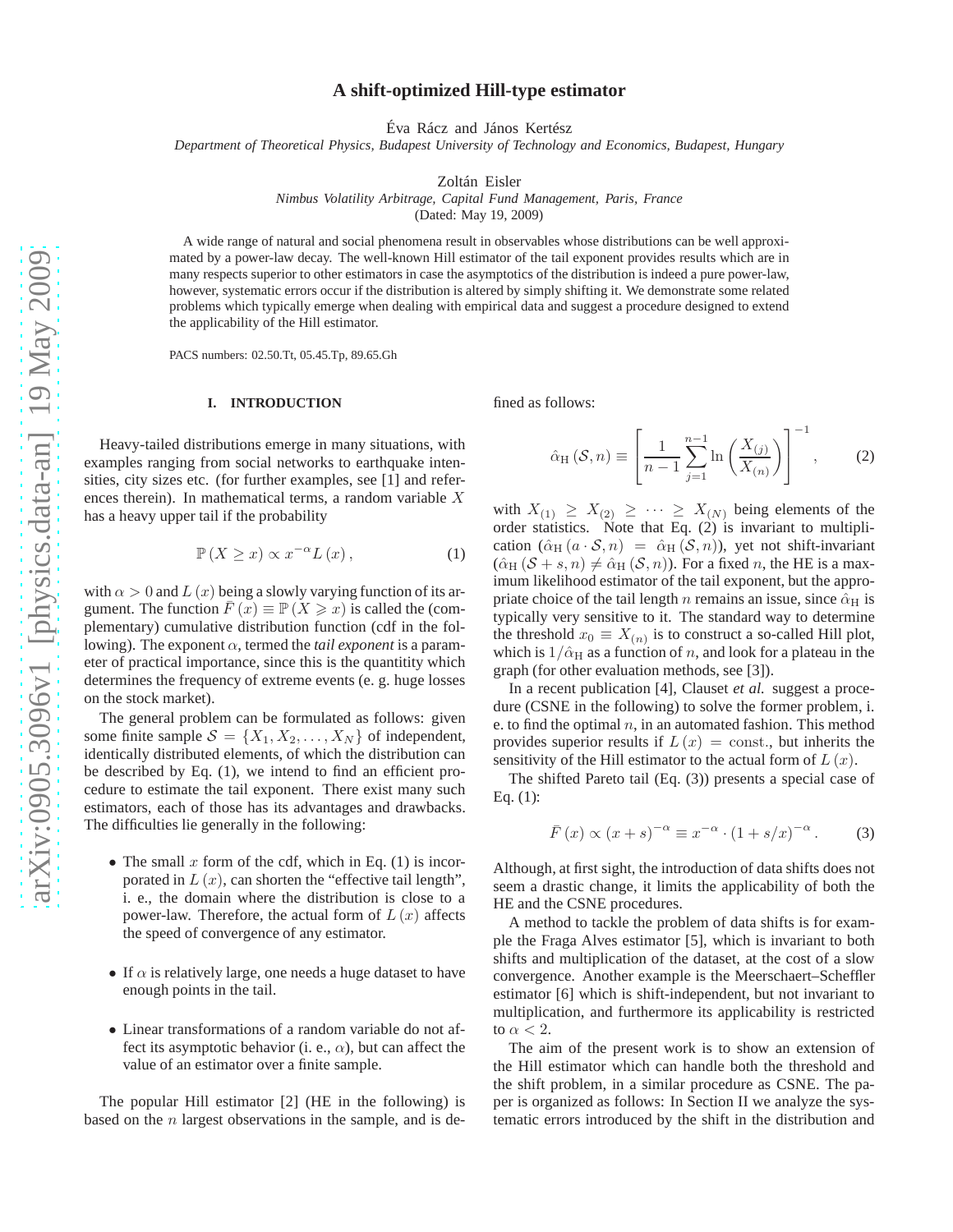

Figure 1: Effective tail length as a function of data shift. Data details:  $\alpha = 2.36$  pure power-law, shifts are given in units of the mean absolute deviation  $(\mathbb{E}(|X - \mathbb{E}(X)|) = \frac{2}{\alpha - 1} (\frac{\alpha}{\alpha - 1})^{-\alpha + 1} \approx 0.7)$ . For each shift, 100 samples of size 10000 were generated, the cyan colored points correspond to the result of the fitting procedure on each of those. The blue colored curve corresponds to the mean of the 100 runs at each shift. (color online)



Figure 2: Estimated exponents as a function of data shift, same setup as in Fig. 1. The blue colored curve corresponds again to the average of the estimates. Note that shifts result not only in a shorter tail, thus a larger standard deviation, but also in the shift of the mean estimate. (color online)

demonstrate how this can be taken into account in the estimator. Section III demonstrates the performance of the suggested method on computer-generated data. In Section IV we present an analysis of empirical data as taken from traded volumes of stocks on the stock market. In Section V we give the conclusions, the Appendix briefly summarizes the CSNE algorithm [4].

## **II. OPTIMIZING THE SHIFT**

In short, the CSNE algorithm [4] optimizes the parameter  $n$  of Hill's estimator, so that the distance of the fitted power-law and the conditional cdf be minimal (for a summary in terms of formulas, see the Appendix). Clauset *et al.* suggest the Kolmogorov–Smirnov (KS in the following)

statistic  $(D_{\text{KS}}(F, G) \equiv \sup_x |F(x) - G(x)|$  as the definition of distance. This method has proven to be a useful tool, however, tests on shifted power-law samples (Eq. (3)) show that in that case it provides biased results (Figs. 1 and 2). While shifts are irrelevant asymptotically (if  $|s| \ll x$ , then  $(x + s)^{-\alpha} \approx x^{-\alpha}$ , having a finite dataset at hand they result in a shorter "effective tail length" (i. e. the threshold above which the  $(x + s)^{-\alpha} \approx x^{-\alpha}$  approximation is valid becomes higher). This observation explains that with growing shift, the CSNE procedure provides more and more volatile results (Fig. 2). The average estimate deviates from the zero shift value since in the shifted case, the cdf is deterministically either convex or concave, i. e. the estimator is bound to deviate from the true value in a fixed direction. Thus, the task is to optimize the tail length  $n$  and the shift parameter  $s$  simultaneously. If this is achieved, the Hill formula can be applied to the  $n$  largest observations shifted with the previously obtained value of s.

In the simplest case, let us assume that whole the sample is taken from a shifted power-law distribution, i. e., we do not have to deal with estimating the tail length. Our aim is to find a shift estimator  $\hat{s}(S)$ , for which  $S' = S + \hat{s}(S)$  is wellapproximated by a pure, non-shifted Pareto law. Note that, from the practitioner's point of view,  $\hat{s}$  does not necessarily need to be very accurate, since as Fig. 2 shows, the mean estimate depends smoothly on the shift and has a small standard deviation in the vicinity of zero shift.

In geometric terms, we have to "straighten out" the cdf plot, i. e., to determine the shift so that the cdf of  $S'$  on a doubly logarithmic plot is as close to a straight line as possible. The simplest way to achieve this is to minimize the mean squared error of the linear fit on the log-log plot (via numerical optimization, e. g. the golden section method [7]). Figure 3 and Table I show the performance of the latter procedure on computer-generated shifted Pareto samples. It can be concluded that although this type of estimator slightly underestimates the shift on average, it provides reasonable results.

| $\alpha$ | $\langle \Delta \hat{s} \rangle$ | $^{\prime}$ ( $\Delta \hat{s}^2$ |
|----------|----------------------------------|----------------------------------|
| 1.5      | $-0.018$                         | 0.070                            |
| 1.75     | $-0.019$                         | 0.070                            |
| 2.0      | $-0.020$                         | 0.072                            |
| 2.25     | $-0.021$                         | 0.074                            |
| 2.5      | $-0.023$                         | 0.076                            |

Table I: As the table shows, the procedure depends on  $\alpha$ , its bias and standard deviation both increase slightly with growing  $\alpha$ . (The averages were taken over all shifts for a fixed exponent, i. e. 19x1000 trials with sample size  $N = 10^4$ .)

Back to the general case, where the tail length can be smaller than the sample size, one has to estimate  $n$  along with the shift s. A consistent and simple way to incorporate the shift estimator in a procedure in the manner of [4] is to estimate at each tail length  $n$  the shift  $s$  based on the n largest entries of the sample. Having obtained s, one has to shift the tail with this value, and calculate the Hill es-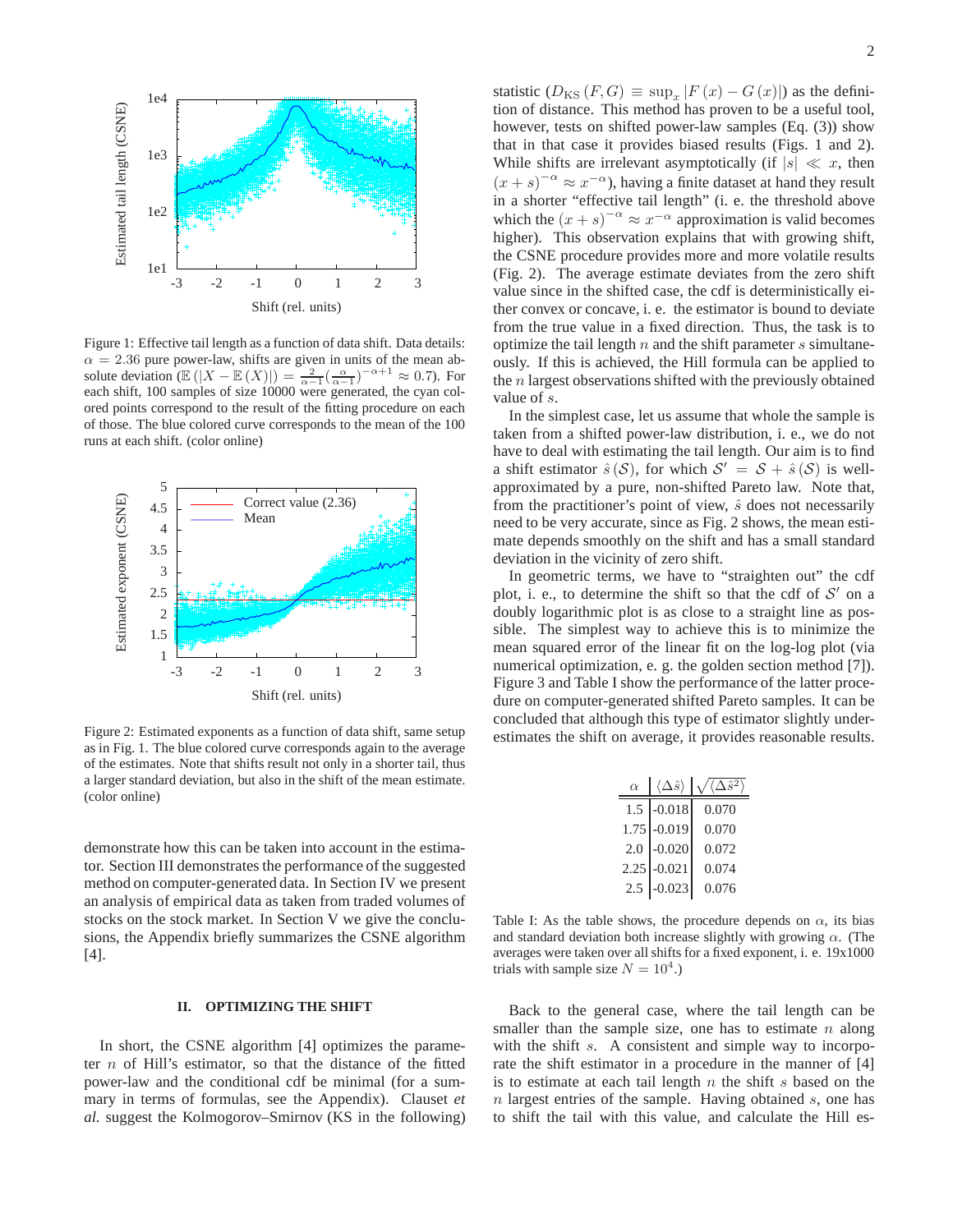

Figure 3: The figure shows the shift estimator's output on computergenerated shifted power-law samples ( $\alpha = 2.0, N = 10^4$ ), at each shift value, 100 trials were performed. Note that the procedure is definitely shift-invariant, as intended. (color online)

timator using the shifted tail. Thus, we obtain  $(n_i, s_i, \alpha_i)$ ,  $i = 1, 2, \ldots, K \leq N$ , and from these, we accept the one which is the closest to the empirical cdf, according to the KS statistic. So the "recipe" is the following:

- 1. For each tail length *n*, calculate  $\hat{s}(T_n)$  (with  $T_n$  denoting the  $n$  largest elements in the sample),
- 2. calculate  $\hat{\alpha}_{\text{H}}(\mathcal{S} + \hat{s}(\mathcal{T}_n), n)$ ,
- 3. calculate the KS-distance between the cdf of  $\mathcal{T}_n$  and  $\left(\frac{x+\hat{s}}{x_0+\hat{s}}\right)^{-\alpha_{\rm H}},$  with  $x_0 \equiv X_{(n)}$ , as previously.
- 4. Accept the fit with the lowest KS-statistic.

The set of  $n$  tail lengths to test is chosen in the same manner as in the CSNE procedure (see the Appendix). Sections III and IV analyze the capabilities of this procedure on computergenerated and empirical data. When considering empirical data, one cannot assume that the cdf has exactly the form of Eq. (3), rather a variant of Eq. (1):

$$
\bar{F}(x) \propto (x+s)^{-\alpha} \cdot \tilde{L}(x) \equiv x^{-\alpha} \cdot L(x). \tag{4}
$$

Although the difference between Eq. (1) and (4) is only in grouping, it can pay off in case  $\tilde{L}(x)$  is closer to a constant than  $L(x)$ .

#### **III. SIMULATION RESULTS**

The procedure was tested on computer-generated datasets of size  $N = 10<sup>4</sup>$  consisting of independent elements distributed according to a shifted power-law:

$$
\mathbb{P}(X_i \geqslant x) = \begin{cases} (x+s)^{-\alpha} & \text{if } x \geqslant 1, \\ 1 & \text{otherwise,} \end{cases}
$$
 (5)

| $\alpha$ | $\langle \hat{\alpha} \rangle \sqrt{\langle \hat{\alpha} \rangle}$ | $\langle\Delta\hat{\alpha}^2$ |
|----------|--------------------------------------------------------------------|-------------------------------|
|          | $1.5$ 1.48                                                         | 0.08                          |
|          | 2.0 1.97                                                           | 0.11                          |
|          | $2.5$ 2.46                                                         | 0.16                          |

Table II: Average and standard deviation of the exponents estimated with the new method.



Figure 4: Comparison of the CSNE estimator and the method introduced in Section II. Note that the standard deviation obtained using this new procedure is larger than that of the CSNE at zero shift, this is the price of shift-independence. (color online)

for  $i = 1, 2, ..., N$ . The parameters s and  $\alpha$  were varied in the range

$$
s \in [-0.9, 0.9],
$$
  

$$
\alpha \in \{1.5, 2, 2.5\}.
$$

Figures 4–5 show the output of the procedure introduced in Section II for datasets with a fixed exponent  $\alpha = 1.5$ . One can conclude that the method accounts for the shift problem, although at the price of an increased standard deviation relative to the CSNE zero shift case. The estimates of the shift and the tail length are not as accurate as those of the exponent, but this is not surprising, as the tail-exponent is relatively stable to small changes in the shift and the tail length as well.

Table II shows the performance of the new method for different  $\alpha$  values, the averages comprise the estimates with all shift-values considered. The accuracy gets worse with increasing exponent, this is no surprise, since the shift estimator and the Hill estimator both display this property.

## **IV. EMPIRICAL DATA**

As an application, we use the method to determine tail exponents of stock market data. The dataset considered was that of the dollar value [13] of individual transactions of the 1000 largest stocks (according to the total number of trades in the period) in 1994-95 at the New York Stock Exchange [8]. We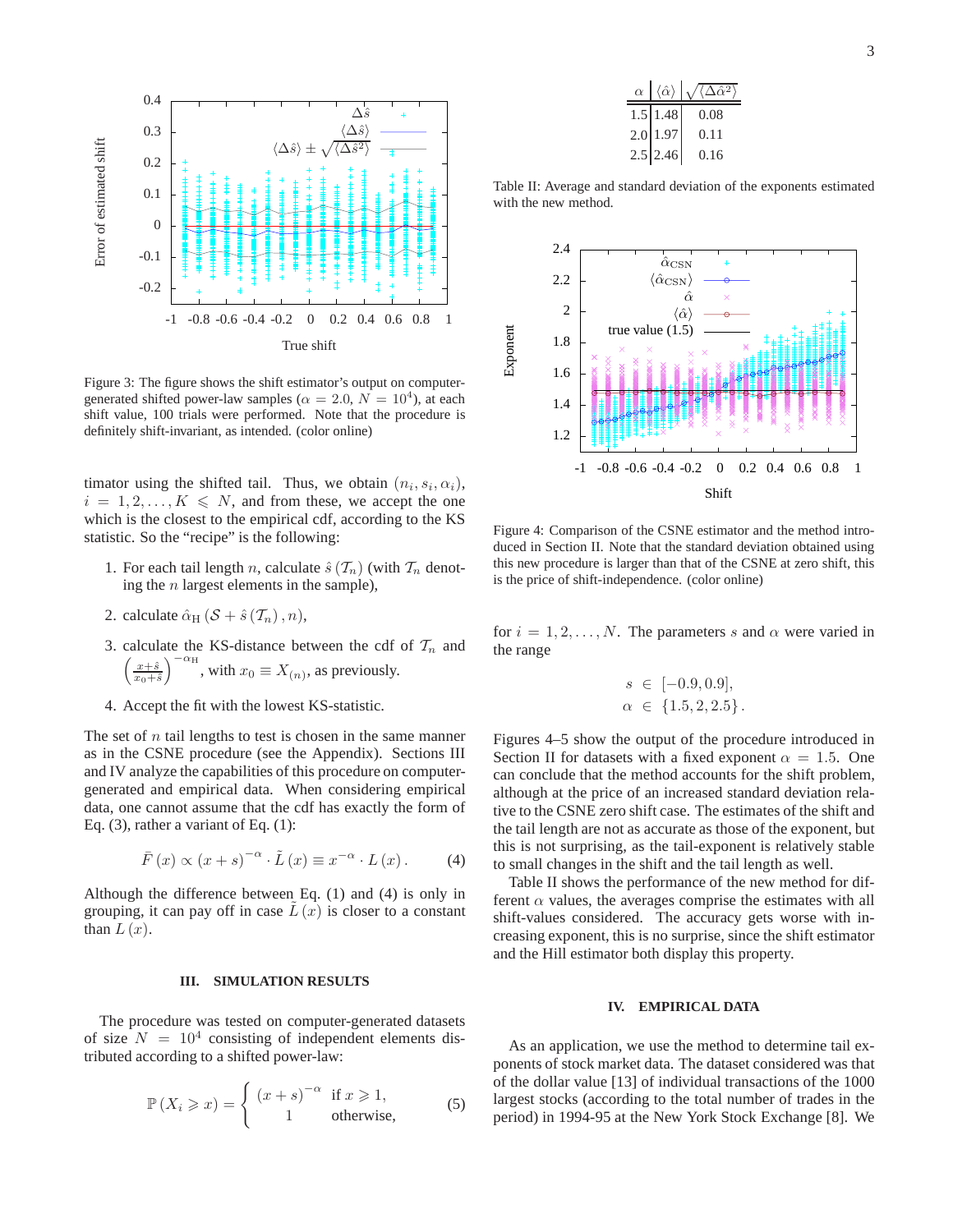

Figure 5: The estimated tail sizes in the procedure introduced in Section II. (color online)

wish to emphasize, however, as there is no firm theoretical evidence supporting the power-law property of the distribution of trade sizes, that we see it only as one possibility to model the tail of the cdf. Fig. 6 compares the histogram of the tail exponent estimates gained using the CSNE estimator, and the new, shift-invariant procedure. Fig. 7 shows the fits provided by the two estimators on a stock for which they provide very different estimates.

The new procedure found fits with a KS distance on average 23% lower than the CSNE estimator. This is not a drastic difference, but on a logarithmic scale, the KS statistic is less sensitive in the tail than for small  $x$  values. Fig. 7 demonstrates this in the case of a specific stock (Kmart Corporation): although on a linear scale (upper part), the two fits do not seem to be very different, the logarithmic plot (lower part) shows that the two deviate in the tail region. In this specific case, the distance of the new fit improved from 0.035 to 0.021.

In empirical data, an additional problem has to be considered when analyzing the results. In case there is no strong theoretical indication for Eq. (4), this type of ansatz can only be accepted, if there are at least some datapoints in the tail, i. e., for which the approximation

$$
\frac{x^{-\alpha}}{(x+s)^{-\alpha}} \approx 1 + \frac{\alpha \cdot s}{x} \tag{6}
$$

is applicable. This is of importance because fitting an exponent to a non-observed tail is questionable, and even if there is theoretical evidence for a shifted power-law tail, errors are amplified. In other words, the quantity

$$
\delta = \frac{\hat{\alpha} \cdot \hat{s}}{x_{\text{max}}},\tag{7}
$$

(with  $x_{\text{max}} = \max_i \{X_i \in S\}$ ) which measures the "distance" of the largest observation from the tail region, has to be small. For the data analyzed, about 10% of the stocks had  $\delta \geq 0.1$ . If we exclude these data from the statistic, the average exponent is 2.0 with a standard deviation of 0.35 [14].



Figure 6: Comparison of the CSNE and the new procedure on empirical data. The black bars correspond to the histogram of the CSNE estimates, the red dashed bars to the new one. (color online)

One can conclude that in the case of stock trade volumes, the inclusion of data shifts clearly has an effect on the results. Furthermore, note that the typical value of the estimates is approximately 2, i. e. on the boundary of the Levy regime. This matter has been controversial and our present results support the view that the exponents are higher than thought earlier (Refs. [9],[10],[11] and [12]). Furthermore, since the estimates have a large standard deviation, we find that the term universality is not applicable to trade volume distributions.

## **V. CONCLUSIONS**

In this paper, we have shown for empirical as well as computer-generated data, that data shifts can play an important role in the tail exponent estimation procedure. Tests on computer-generated datasets showed that this problem can be solved by the suggested extension of the Hill estimator. A small, yet systematic underestimation of the exponent is present, nevertheless, on empirical data, this bias loses its importance when compared to other error sources. Our results regarding stock market data lead us to doubts about the idea of universal tail exponents (Ref. [9]-[10]) regarding both universality and typical values.

#### **Appendix: THE CSNE ALGORITHM [4]**

The CSNE method optimizes the tail length parameter of the Hill estimator: the algorithm calculates  $\hat{\alpha}_{H}(\mathcal{S}, n)$  for many different  $n$ -s and accepts the fit which is the closest to the empirical cdf, according to the Kolmogorov–Smirnov statistic. In terms of formulas, the procedure for a given set  $S = \{X_1, X_2, \ldots, X_N\}$  observations, can be described as follows: